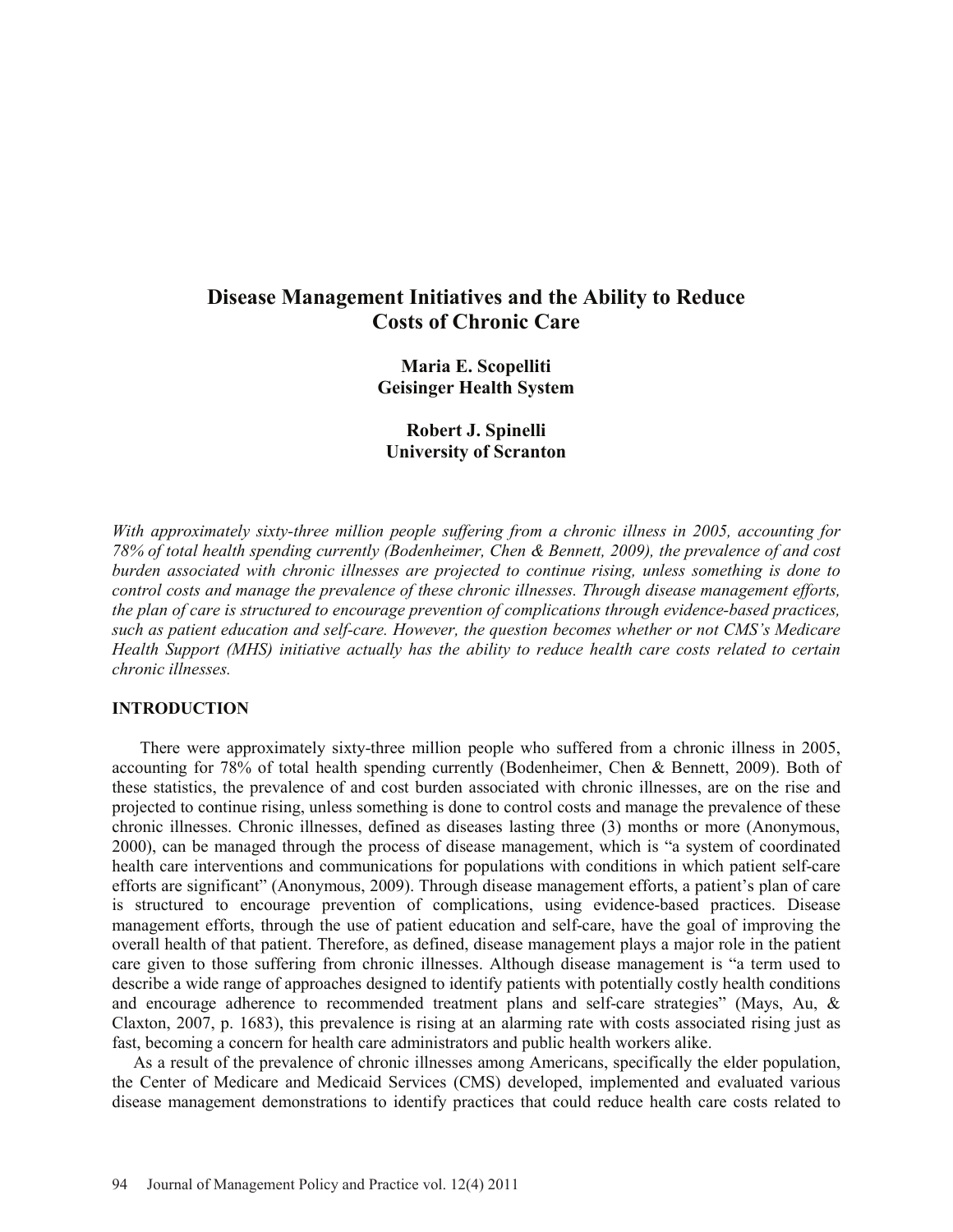chronic illnesses. Specifically, the Medicare Health Support (MHS) initiative for chronic care improvement was conducted among Medicare beneficiaries, focusing on the major chronic illnesses of diabetes and heart failure. The question regarding this demonstration becomes that of whether or not the demonstration actually displayed the ability to reduce health care costs related to these chronic illnesses. Unfortunately, our position on the topic is that our health care system in the United States does not support these demonstrations in a manner in which health care costs can be reduced.

#### **Statement of Healthcare Policy Question**

 Behind every health care organization is an underlying financial statement that drives the operations and direction of that organization. In the United States, much of that underlying financial burden is due to the prevalence of chronic disease among Americans. In 2005, there were sixty-three million people who suffered from a chronic illness (Bodenheimer, Chen & Bennett, 2009). Chronic illness, according to the United States National Center for Health Statistics, is defined as an illness lasting three (3) months or more (Anonymous, 2000). Also, the five major chronic illnesses are ischemic heart disease, diabetes, COPD, asthma and heart failure (Anonymous, 2009). As a result of the prevalence of chronic illnesses and the related demand for health care services, the Center for Medicare and Medicaid Services (CMS) has planned, developed, implemented, and evaluated various demonstrations searching for an answer as to how to control or reduce the costs associated with disease management of chronic illnesses, without sacrificing the quality of patient care and health outcomes. CMS adopted the idea of disease management, centered on patient education and self-care, as a way of attempting to reduce the rising health care costs seen in the Medicare beneficiary population.

 Although CMS conducted various demonstrations, for the purpose of this paper, we will be looking specifically at the Medicare Health Support (MHS) initiative for chronic care improvement. The major chronic illnesses included in this demonstration were diabetes, COPD and congestive heart failure. Initially, this pilot was to "offer self-care guidance and support to Medicare beneficiaries who have one or more of the three chronic conditions: complex diabetes, congestive heart failure, and chronic obstructive pulmonary disease" (Anderson, 2005, p.305). This demonstration began in August 2005 and ended August 2008 (Bott, Kapp, Johnson, & Magno, 2009). There were eight (8) organizations with a total of 206,000 beneficiaries per program (Bott, et al., 2009) (Appendix A). This program was established and implemented to "improve outcomes and to curtail increasing health care costs" (Bott, et al., 2009, p.88), through the use of evidence-based methods to bring care to patients with chronic illnesses. The MHS demonstration consisted of randomly selected eligible beneficiaries, where agreement was based on the intent-to-treat design. In addition, participating organizations were paid a per month fee for beneficiaries, where "the initial financial target was 5% savings net of fees" (Bott, et al., 2009, p.89).

 Unfortunately research has shown that these demonstrations have either not have notable success, have been unsuccessful, or are currently inconclusive. When evaluation of this demonstration was performed and reviewed, it showed that "fees increase Medicare costs of 5-11 percent with little savings to date to offset these costs" (Bott, et al., 2009, p.91). On the other hand, as a result of a thorough analysis of data collected during this demonstration, it was determined that "80-90 percent of all hospital admissions of patients were for reasons other than the index conditions" (Bott, et al., 2009, p.94) suggesting the demonstration may have displayed different conclusions if focus had been placed on just heart failure or diabetes, not the two illnesses jointly, or on all chronic illnesses to better identify symptoms that may lead to hospitalization or readmission. Furthermore, improvements regarding quality and satisfaction were found to be "small and inconsistent" (Bott, et al., 2009, p.91). Therefore, the health care policy question becomes, *Have disease management initiatives demonstrated an ability to reduce the costs of chronic care?*

#### **Position on the Issue**

 Before discussing our position on the issue, it is important that we address the major concerns that have led us to take the position we have on this topic. There are three questions that remain unanswered pertaining to the ability of these CMS demonstrations to actually result in significant reduction health care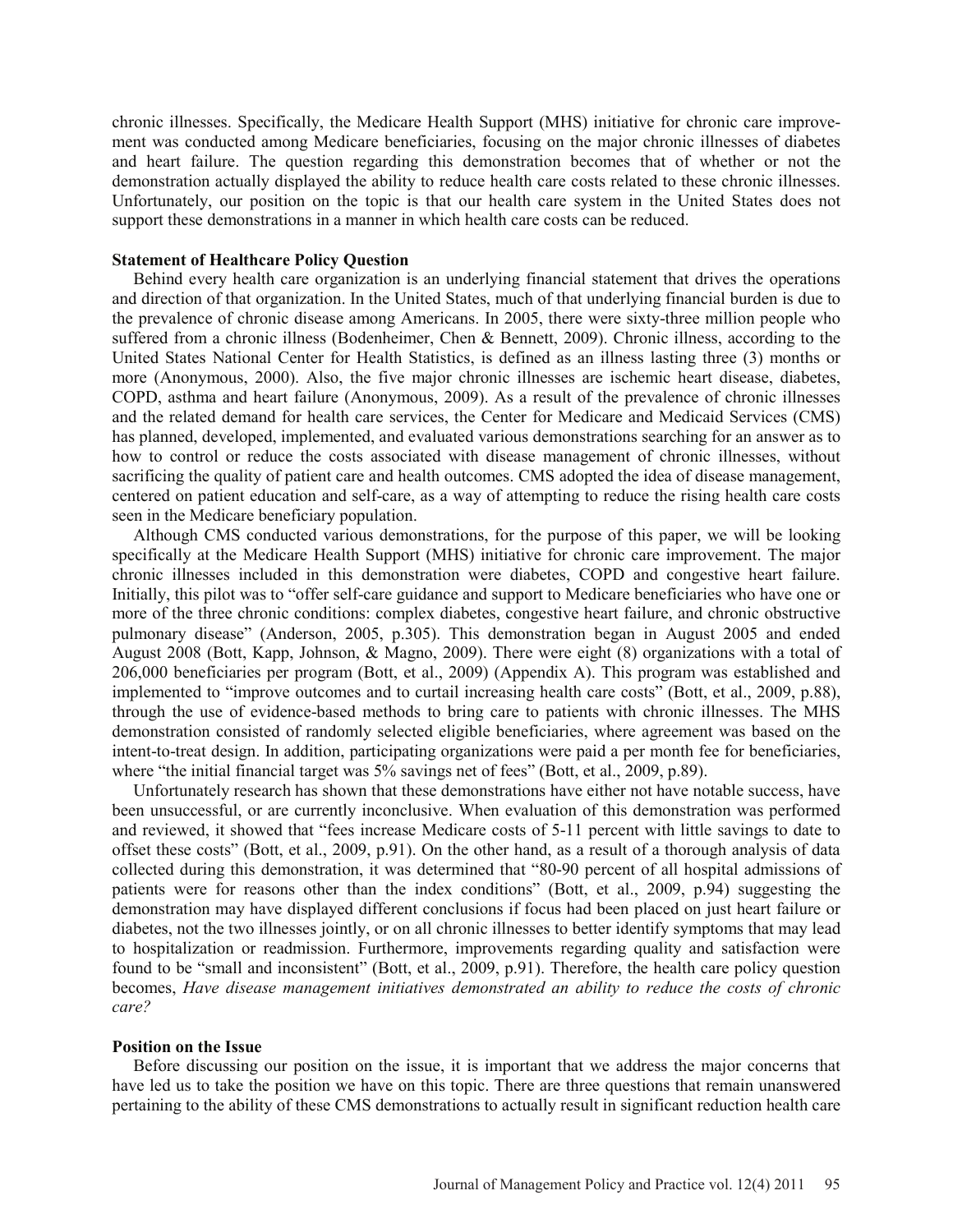costs. These three questions are as follows: (1) does the delivery of care model support the anticipated reduction of costs?, (2) does the workforce have the ability to support these demonstrations and the efforts to reduce healthcare costs associated with chronic illnesses?, and (3) is the reimbursement system structured in a manner that facilitates these efforts to display reductions in healthcare costs? After examining each of these questions, a thorough understanding of the current health care system in the United States will be known and can then be compared to the efforts of the CMS demonstrations to determine if significant reduction in health care costs was probable.

 The first concern is related to the current delivery of care model used to provide patient care to those suffering from chronic illnesses. It was suggested that there are three scenarios in which this care can be provided, according to Bodenheimer, et al. (2009). These three scenarios are: "(1) care primarily provided by specialists experts in particular diseases, (2) care chiefly offered by primary care physicians (PCPs), or (3) care organized through multidisciplinary teams" (Bodenheimer, et al., 2009, p.67). With each of these scenarios, there are benefits and risks associated with each. For instance, with the specialist experts scenario, the risk would be the lack of continuity for the patient's total care as the specialist expert would only treat the patient for his chronic illness or illnesses. The benefit of this scenario is that these specialist experts may be better than generalists at treating the chronic illness or illnesses of that patient.

 However, after reviewing each of the scenarios, it was concluded that the use of multidisciplinary teams was the best practice for the treatment of patients with chronic illnesses. According to Bodenheimer, et al. (2009), "ample evidence demonstrates that multidisciplinary teams in primary care providing the information and shared decision making that many PCPs lack the time to offer—can improve care, and at times lower costs, for patients with chronic diseases." We agree with the data presented by Bodenheimer, et al. (2009), specifically because the multidisciplinary team approach brings primary care personnel together with public health personnel, providing the most comprehensive delivery of care to those suffering from chronic illnesses by understanding that patient education and self-care is necessary between primary care visits. This patient education and self-care is essential to the management of chronic illnesses and prevention of associated complications.

 The second concern is related to the health care workforce being able to support the delivery of care provided to patients suffering from chronic illnesses. Currently, there are "approximately the same number of physicians per capita as other industrialized counties, [but] the number of U.S. PCPs per capita is considerably lower" (Bodenheimer, et al., 2009, p.69). PCPs in the United States only make up about thirty-five percent of the clinical workforce, compared to about fifty percent on a worldwide level. In addition to the lower number of PCPs, forty percent of clinicians in the United States work in primary care. With these statistics, it suggests that the United States workforce cannot support the aforementioned scenario of care being provided chiefly by primary care. In addition to physicians, registered nurses face a demand that is expected to "reach 500,000 in 2025" (Bodenheimer, et al., 2009, p.70), which further impacts the ability of chiefly primary care physicians to provide adequate, appropriate care to those suffering from chronic illnesses. Even with the projected demands for both primary care physicians and registered nurses, there is one area of the workforce that is growing. That area is that of community health workers (CHWs). It is through this area that, with the use of multidisciplinary teams, the burden and demand on primary care physicians and clinicians is lessened as more disciplines are involved.

 Community health workers are "lay members of the communities who often share ethnicity, language, socioeconomic status, and life experiences with their patients" (Bodenheimer, et al., 2009, p.71). Returning to the fact that the disease management initiatives put forth by CMS are dependent on the patient's ability to be educated and provide self-care to manage his chronic illness, the CHWs are able to "provide culturally appropriate health education, assist people in receiving care they need, and offer counseling on health behavior" (Bodenheimer, et al., 2009, p.71). Through the use of multidisciplinary teams, CHWs are able to provide patient education, as well as assist patients in providing self-care and get the necessary primary care services to manage the chronic illness or illnesses. With the involvement of CHWs in patient care, the chance of associated complications is reduced and the necessary care is received, especially to those who may be underserved or suffer access barriers in today's health care system.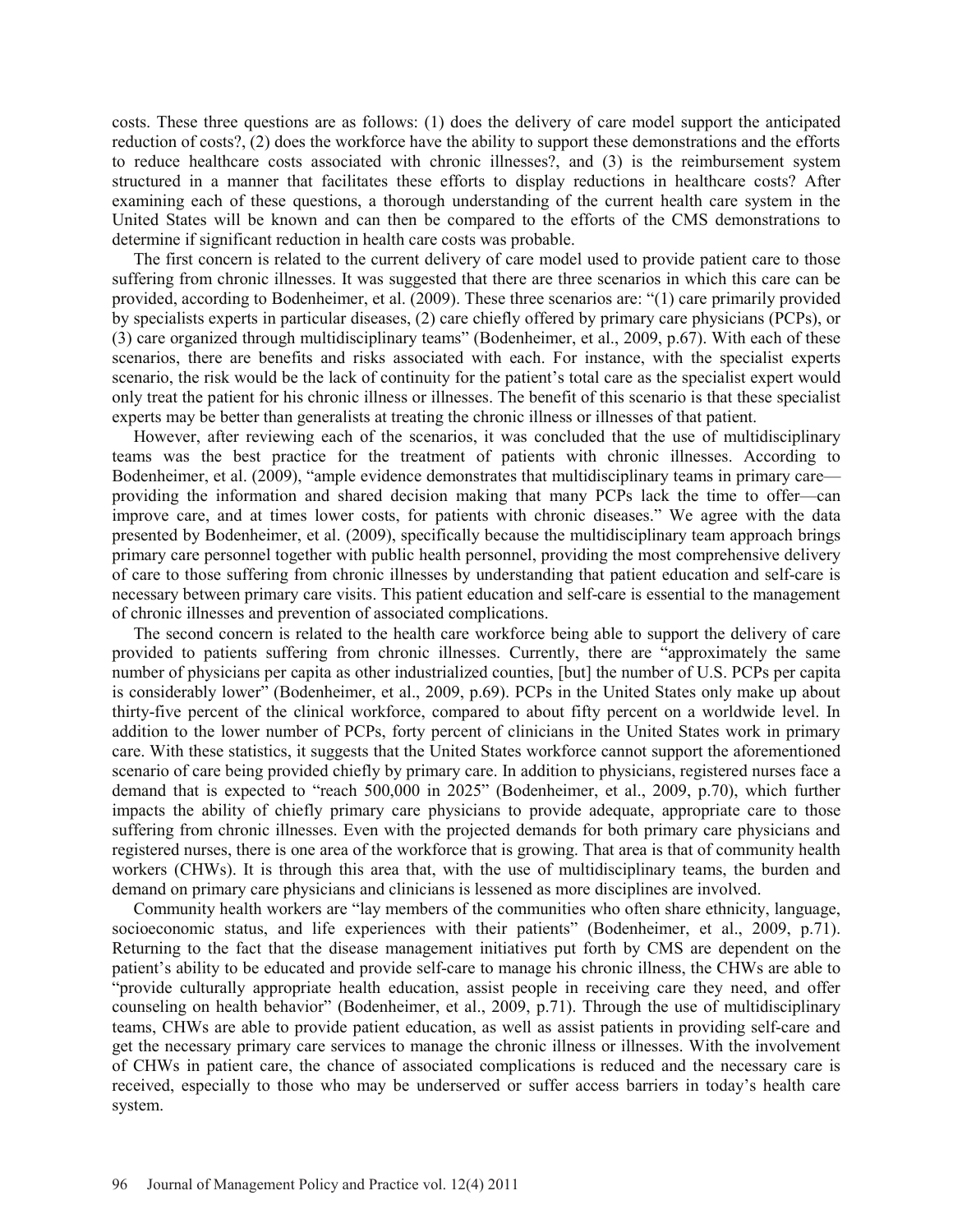The final concern is related to the reimbursement system that may help the reduction of health care costs related to chronic illnesses. In the traditional fee-for-service system, ambulatory care visits are paid on a per visit basis, while visits to nurse care managers, CHWs, or health educators are not typically reimbursed. "Nonphysicians are generally not eligible to be paid by the Medicare program unless the service is 'incident to' a physician's service, and even then, payment is possible only under certain circumstances" (Anderson, 2005, p.308). With the need for patient education and self-care for disease management for chronic illnesses to be successful, the fee-for-service reimbursement system becomes a costly way for these patients to receive care, and this care is often inadequate, lacking the education to continuously monitor the associated conditions of the chronic illness. Therefore, the reimbursement system for those with chronic illnesses should be restructured to create more cost-effective delivery of care. One suggested solution is that of payment reform that reflects a system of "risk-adjusted per patient payment with incentives for quality, services provided by nonclinician team members, and populationoriented panel management" (Bodenheimer, et al., 2009, p.71).

 Given the three major concerns voiced here, it is evident that the current system in terms of delivery model, workforce capacity, and reimbursement structure cannot support the desired reductions in health care costs anticipated by the CMS demonstration efforts to manage chronic illnesses and the related care. In lieu of this, Bodenheimer, et al. (2009) stated that "without a [multidisciplinary] team, it takes 10.6 hours per day for a lone clinician to provide good chronic care to an average patient panel." With the projected shortages in both physicians and nurses and the increase in CHWs, delivering care to those suffering from chronic illnesses can be best done through multidisciplinary teams as a result of the review and analysis of these three issues. Additionally, it is our opinion that the current system in place does not encourage the use of multidisciplinary teams, and in turn support the desired reduction in health care costs anticipated by the CMS disease management initiatives. Therefore, our position on the issue is that disease management initiatives have not demonstrated the ability to actually reduce health care costs associated with chronic care.

# **Relevance to Federal or State Health Policy**

 With reviewing the 2005 Medicare beneficiary population, it was found that "a total of 83 percent of Medicare beneficiaries have at least one chronic condition" (Anderson, 2005, p.305). Also, as the number of chronic illnesses increase, the statistics become more alarming. For instance, "23 percent of beneficiaries with five or more chronic conditions account for 68 percent of the [Medicare] program's spending…[and] see an average of nine physicians on an outpatient basis and four hospital-based physicians annually" (Anderson, 2005, p.307). With the prevalence of chronic illnesses among Americans, the issues related to chronic illnesses prevalence and costs are an issue of federal health policy, resulting in the passing of legislation related to chronic care coordination and disease management, as well as quality improvement initiatives and other relevant topics.

 In 2003, the Medicare Prescription Drug, Improvement, and Modernization Act, Title VII, Subtitle C, Sections 721-723, created the Chronic Care Improvement Program. This program had similar goals and objectives as the MHS demonstration, as it was created to "increase adherence to evidence-based care, reduce unnecessary hospital stays and emergency room visits, and help beneficiaries avoid costly and debilitating complications" (Anderson, 2005, p.305). This legislation involved chronic care improvement under the traditional fee-for-service program, Medicare Advantage quality improvement, and chronically ill beneficiary research, data and demonstration strategy. "Section 721 of the Medicare Modernization Act of 2003 (MMA) authorized development and testing of voluntary chronic care improvement programs, now called Medicare Health Support, to improve the quality of care and life for people living with multiple chronic illnesses" (Department of Health and Human Services: MMA 2003).

 Congress designed the MHS demonstration to "address perceived current failings of the health care system for chronically ill, Medicare FFS beneficiaries and to allow for a large-scale, randomized evaluation of DM's ability to improve quality of care and reduce health care costs" (Cromwell, McCall, Burton, 2008, p.48). Furthermore, the MHS demonstration took into account a business perspective, as Medicare health support organizations (MHSOs) were held accountable for positive results achieved.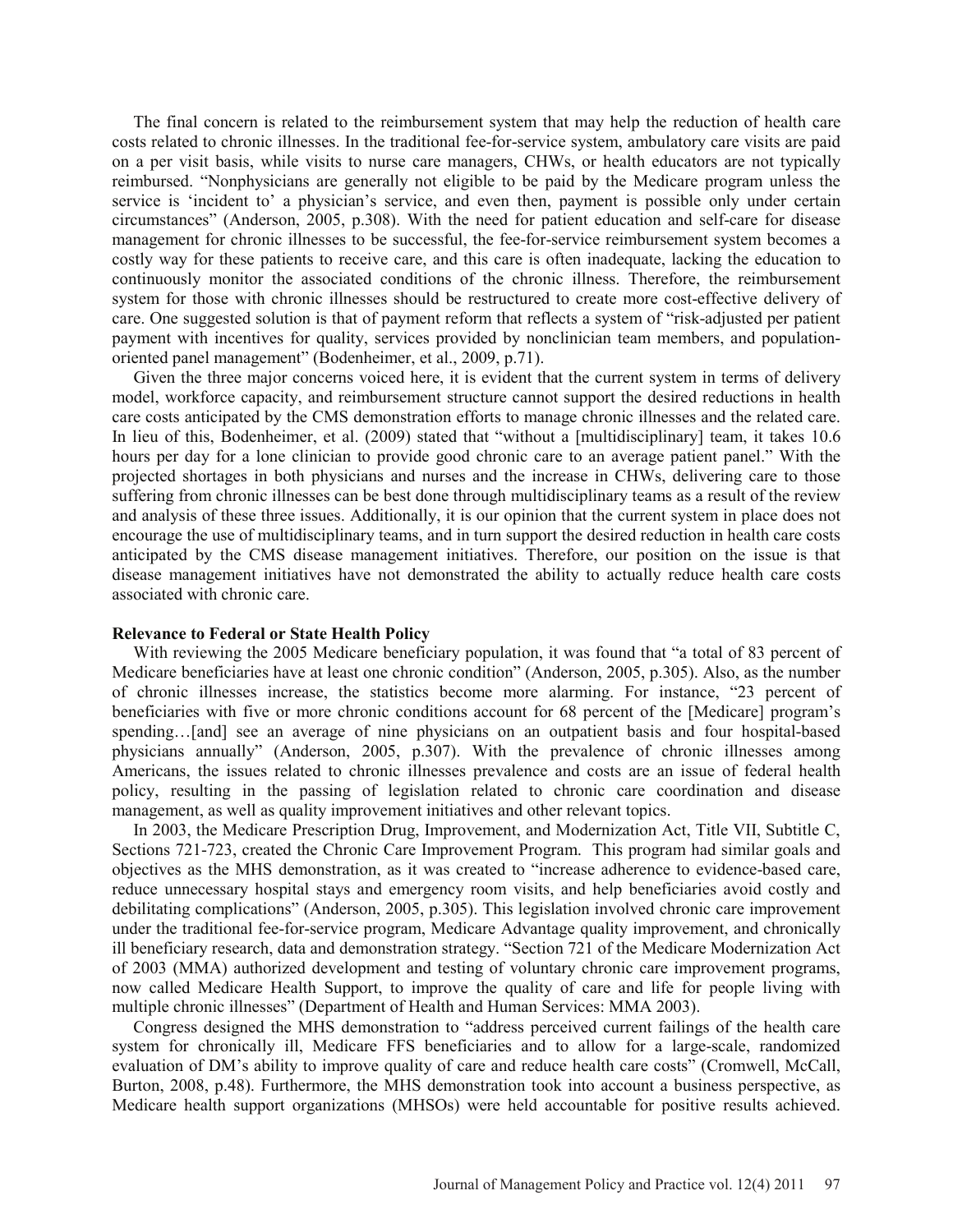"The MHS program represents a fundamental shift in the way the Centers for Medicare and Medicaid Services (CMS) pays for health care. Traditionally, Medicare has paid and rewarded providers for the delivery of units of service. Through Medicare Health Support, CMS has embraced a population-based model that pays for pre-defined and measurable outcomes within a business framework" (DMAA: Medicare Health Support Resources). This also served as a supplement to pay-for-performance initiatives, as increasing concern shifted to the reduction of costly medical errors as well.

 With legislation to support the operations of the MHS demonstration and Congressional oversight through CMS, the results are fairly unexpected. Although participation in the MHS pilot ranged from 65 to 93 percent, it was suggested that "unobserved differences in their beneficiary mix may affect their likelihood of achieving the pilot's required savings targets" (Cromwell, et al., 2008, p.53). After evaluation at six months, it was determined that, due to the intent-to-treat clause in the participation requirements for payers, beneficiaries selected were found to be a "healthier and less costly subset of the intervention group" (Cromwell, et al., 2008, p.58). At the end of the demonstration, it was still concluded that, in addition to existent limitations within the study, the goal of cost reduction was not achieved. With insignificant reductions in health care costs, it is important to further examine the economic implications of such a demonstration before it can be determine that the MHS demonstration was actually not able to reduce the costs of chronic care.

#### **Economic Analysis**

 The Medicare Health Support (MHS) demonstration was created as a cost-controlling pilot, with features including the intent-to-treat and prerandomization of participants. "More than half of Medicare beneficiaries have multiple chronic conditions, and these beneficiaries account for 96 percent of annual Medicare spending (\$418 billion is 2007)" (Foote, 2009, p.99). As the costs of chronic care increase, the idea of self-management becomes a major concern, because, "despite savings in some categories, selfmanagement costs more than traditional care. It also produces better health outcomes. The net cost was \$3,380 (1997 dollars) for year healthy year gained from self-management—about \$5,000 today" (Russell, 2009, p.42). Therefore, there is a need to look into these statistics more closely to determine if the CMS's MHS demonstration was capable to reducing chronic care costs through patient education and self-care.

 With that, the MHSOs "predicted they would achieve budget neutrality or better within 12 months of the pilot's start" (Cromwell, et al., 2008, p.50). Simple cost benefit analyses can be performed to determine budget neutrality through the use of the return on investment (ROI) calculation. On the ROI index, showing "the amount of money saved for every dollar spent" (Cromwell, et al., 2008, p.48), an ROI of 1.0 reflects budget neutrality. For instance, the ROI for managing multiple chronic illnesses ranged from 4.4 to 10.9, according to Goetzel, et al. (2005). To ensure the MHSOs were capable of serving its beneficiaries, CMS took action by "requiring MHSOs to achieve at least 5 percent gross savings on Medicare claims costs...or return all of the management fees they had received" (Cromwell, et al., 2008, p.48). Although 5 percent does not seem like a large monetary amount, it adds up when the MHSO is receiving monthly fees of \$74-159 per eligible beneficiary and there are a total of 206,000 beneficiaries in each program.

 As the terms were defined and data was collected, financial analyses were conducted to determine the overall success of the MHS pilot. Growth rates, in terms of per beneficiary per month (PBPM), were reviewed using a difference-in-difference analysis to determine growth rates in monetary values for both the intervention and comparison groups. It was concluded that "six of the eight MHSOs exhibited lower relative rates of growth in Medicare PBPM payments" (Cromwell, et al., 2008, p.55) in the first 6 months of the pilot study. However, only the savings of two of those six groups proved to be statistically significance, defined as a difference-in-difference trend of \$62-90 or 4.4-5.8 percent of the comparison group.

 Shifting from growth rates to refund rates, it was concluded that the pilot was successful in "each MHSO's early success in meeting the original pilot's financial requirement of 5 percent net savings over a 3-year period" (Cromwell, et al., 2008, p.57). MHSOs had to reduce certain percentages based on its associated comparison group, ranging from 5.3 to 11.2 percent. However, savings ranged from -3.7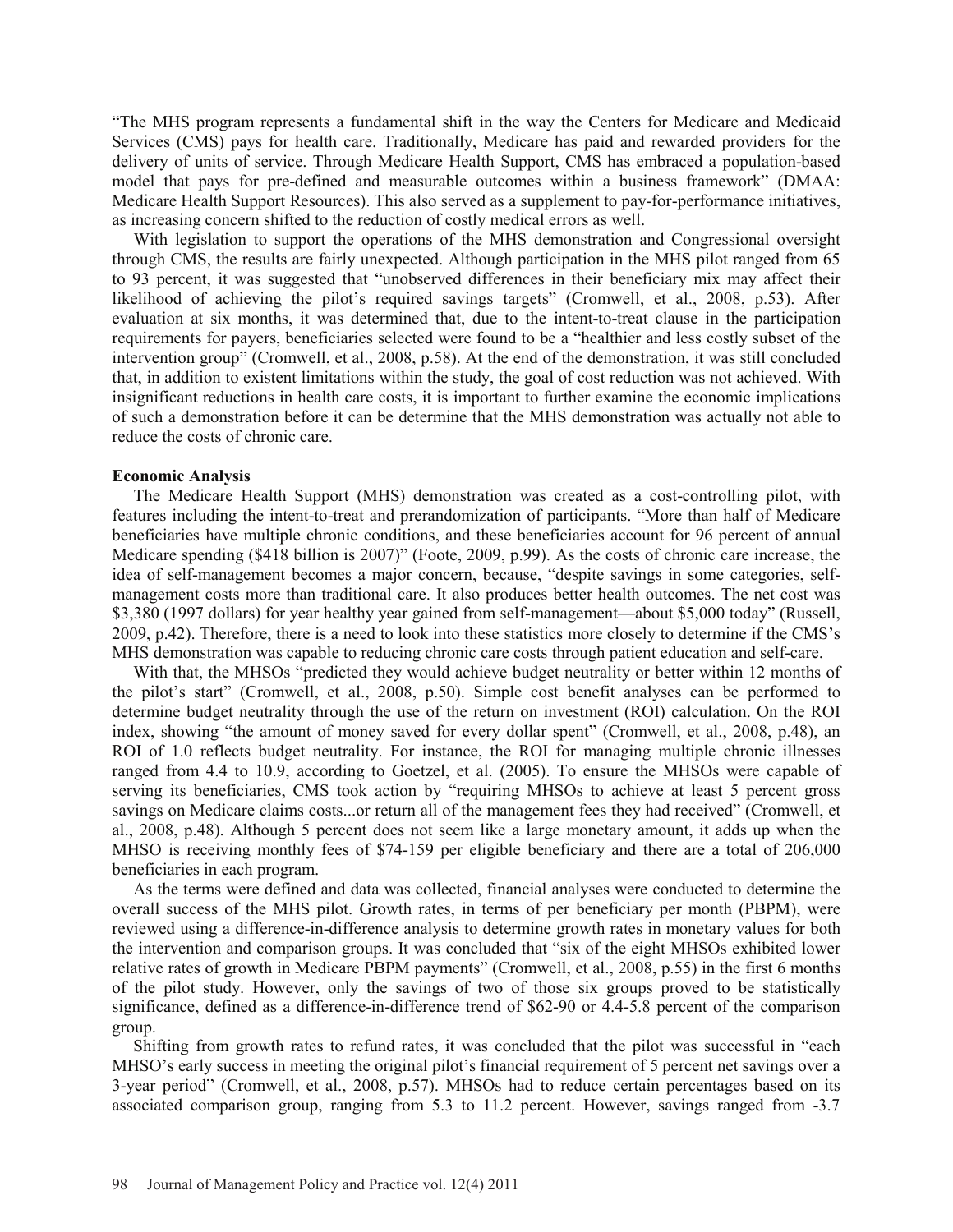percent to  $+6.3$  percent. For MHSO 6 at  $+6.3$  percent, this group was able to recover nearly half of its monthly fee, in addition to the required 5 percent through Medicare savings after 6 months. Therefore, in terms of savings, six of eight of the MHSOs were successful, although success beyond the required 5 percent may have been minimal; and only two MHSOs suffered dissavings that would have to be recovered over the last 2 ½ years of the demonstration.

 As a result of both the analysis of growth rates and reduction rates, evidence suggests the MHS demonstration did not display notable reductions in the cost of chronic care. Although some MHSOs may have displayed characteristics of potential savings, no such evidence was recorded and this demonstration is still said to be insignificant in terms of cost reductions.

# **CONCLUSIONS**

 To recap, the health policy question was whether or not disease management initiatives have demonstrated an ability to reduce the costs of chronic care; and we investigated the reasons as to why disease management initiatives, specifically the MHS demonstration, had **not** demonstrated the ability to reduce costs of chronic care. In support of our position, we showed that the current United States health care system cannot support notable reduction in health care costs associated with the care of those suffering from chronic illnesses. The current delivery of care model needs to engage multidisciplinary teams into the everyday care of those with chronic illnesses, as the health care workforce faces shortages among primary care physicians and clinicians required to provide adequate and appropriate care. It was stated that "a team-based approach in chronic care management programs for heart failure patients meets the AHA's principles for high-quality disease management programs and the Disease Management Association of America's key component of disease management programs" (Sochalski, et al., 2009, p.186). Also, we believe the reimbursement system needs to be restructured to encourage proper reimbursement for services rendered by those suffering from chronic illnesses. The costs accrued when using a fee-for-service system will deplete any source of funding, as evident in the current United States system. Shifting to a non-visit-based system may suggest substantial savings in health care costs for those with chronic illnesses. For these reasons, the health care system does not support proper evidence as to whether or not the MHS demonstration was able to significantly reduce the cost of chronic care.

 In addition, in order to reevaluate this demonstration, it would be important to review the criteria of eligible beneficiaries as the intent-to-treat clause may have skewed the participant pool and demographics may have impacted access to care. We believe this demonstration was well build, but poorly evaluated as it was more like a case study or experimental attempt at something well-engineered, but unsure of its capabilities in terms of evaluating measures of success. One suggests that "the first step is to reassess the ongoing DM programs with a focus on establishing the specific parameters under which a specific intervention provides evidence of success" (Bott, et al., 2009, p.97). However, we believe changes must come from within the health care system itself, and be the direct result of health care policy workers, who have studied and analyzed such cost reduction demonstration and draw conclusions based on their findings.

 Even though the demonstration appears to have the ability to potentially result in cost reduction of chronic care when implemented in a system that supports such evidence of success, there are still the underlying healthcare policy concerns, especially regarding workforce regulations (i.e. the use of multidisciplinary teams) and wellness initiatives, not yet discussed. So what should healthcare policy reform look like? Bodenheimer, et al. (2009) suggests reform should represent (1) the legislation of a national policy that "half of U.S. clinicians practice in primary care," (2) a change in payment for PCPs "from fee-for-service to non-visit-based payment," and (3) "dramatic public health policy related to tobacco control, physical activity, and healthy eating." The final suggestion made by Bodenheimer, et al. (2009) brings up a topic that is secondary to the prevalence of chronic illnesses, and that is the lack of healthy lifestyles among Americans. Risky health behaviors, such as smoking, can contribute to the comorbidities related to chronic illnesses and raise a new set of concerns for health policy workers regarding wellness initiatives. These risky behaviors were not criteria considered when determining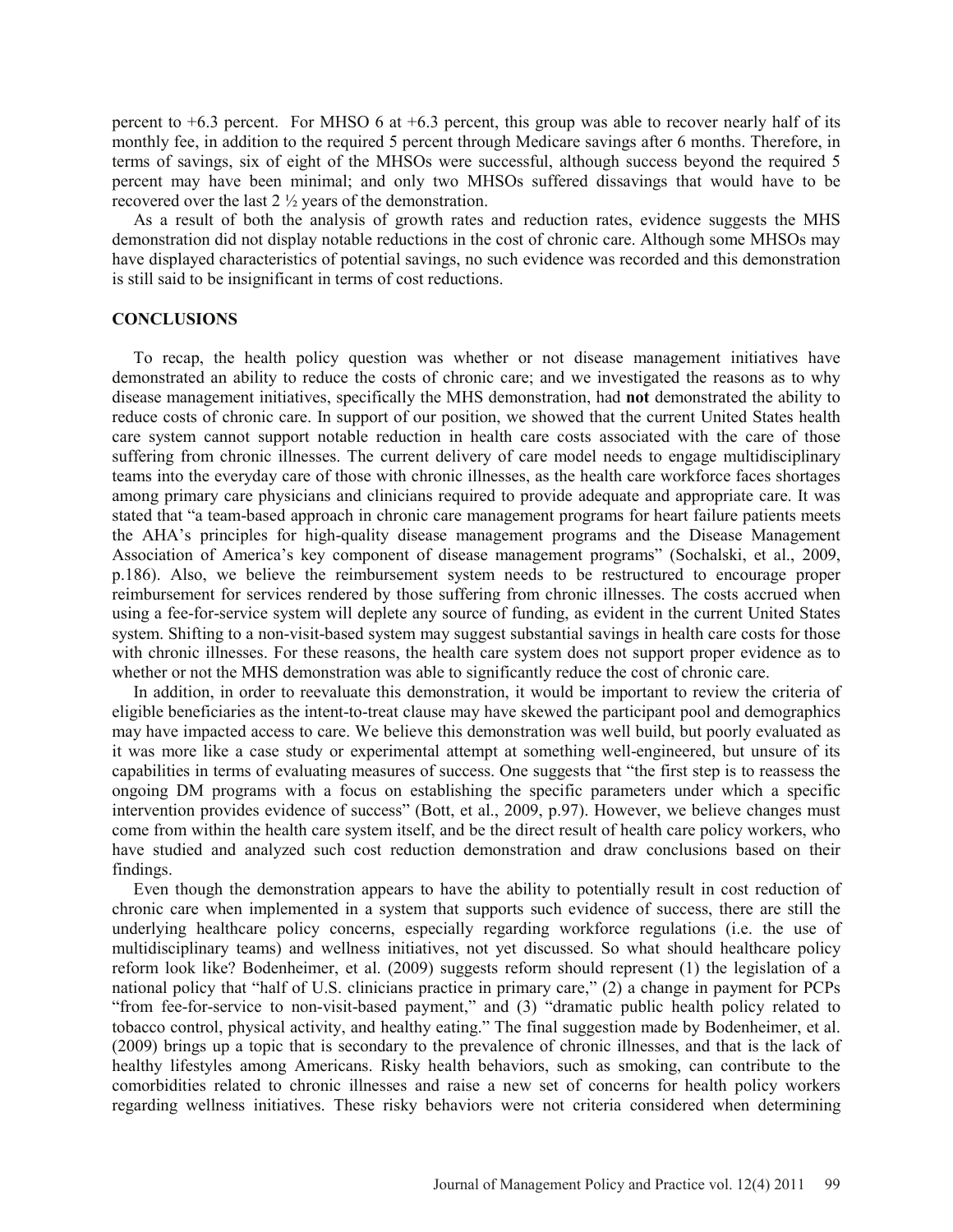participant eligibility, but, if considered, may have resulted in additional savings. However, the issue still stands as to the cost reduction of the highly prevalent chronic illnesses among Americans and what will happen next with the MHS demonstration.

# **REFERENCES**

Anderson, G.F., (2005). Medicare and Chronic Conditions. *New England Journal of Medicine*: July 21, 2005; 353(3), 305-309.

Anonymous, (2009). DMAA: The Care Continuum Alliance, DMAA Definition of Disease Management accessed April 28, 2009 from http://www.dmaa.org/dm\_definition.asp

Anonymous, (2000). MedicineNet.com. Definition of Chronic illness accessed May 6, 2009 from http://www.medterms.com/script/main/art.asp?articlekey=2731

Bodenheimer, T., Chen, E., and Bennett, H.D. (2009). Confronting the Growing Burden of Chronic Disease: Can the U.S. Health Care Workforce Do the Job? *Health Affairs*: Jan/Feb 2009; 28(1), 1775- 1779. ABI/INFORM Global.

Bott, D.M., Kapp, M.C., Johnson, L.B., and Magno, L.M. (2009). Disease Management for Chronically Ill Beneficiaries in Traditional Medicare. *Health Affairs*: Jan/Feb 2009; 28(1), 86-98. ABI/INFORM Global.

Cromwell, J., McCall, N., and Burton, J. (2008). Evaluation of Medicare Health Support Chronic Disease Pilot Program. *Health Care Financing Review*, 30(1), 47-60.

Department of Health and Human Services: MMA 2003. Retrieved May 10, 2009 from http://www.cms.hhs.gov/CCIP/04\_RegionalPrograms.asp.

DMAA: The Care Continuum Alliance, 2009. Medicare Health Support Resources. Retrieved May 10, 2009 from http://www.dmaa.org/advocacy\_mhs.asp.

Esposito, D., Brown, R., Chen, A., Schore, J., and Shapiro, R. (2008). Impacts of a Disease Management Program for Dually Eligible Beneficiaries. *Health Care Financing Review*, 30(1), 27-45.

Foote, S.M., (2009). Next Steps: How Can Medicare Accelerate The Pace Of Improving Chronic Care? *Health Affairs*: Jan/Feb 2009; 28(1), 99-102. ABI/INFORM Global.

Goetzel, R.Z., Ozminkowski, R.J., Villagra, V.G., et al. Return on Invsetment in Disease Management: A review. *Health Care Financing Review*: Summer 2005, 26(4): 1-19.

Mattke, S., Seid, M., and Ma, S. (2007) Evidence for the Effect of Disease Management: Is \$1 Billion a Year a Good Investment? *American Journal of Managed Care*, 13(12), 670-676.

Mays, G.P., Au, M., and Claxton, G. (2007). MARKETWATCH: Convergence and Dissonance: Evolution In Private-Sector Approaches to Disease Management and Care Coordination. *Health Affairs*: Nov/Dec 2007; 26(6), 1683-1691. ABI/INFORM Global.

McAlister, F.A., Stewart, S., Ferrua, S., and McMurray, J.J.J.V. (2004). Multidisciplinary Strategies for the Management of Heart Failure Patients at High Risk for Admission: A Systematic Review of Randomized Trials. *Journal of the American College of Cardiology*, 44(4), 810-819.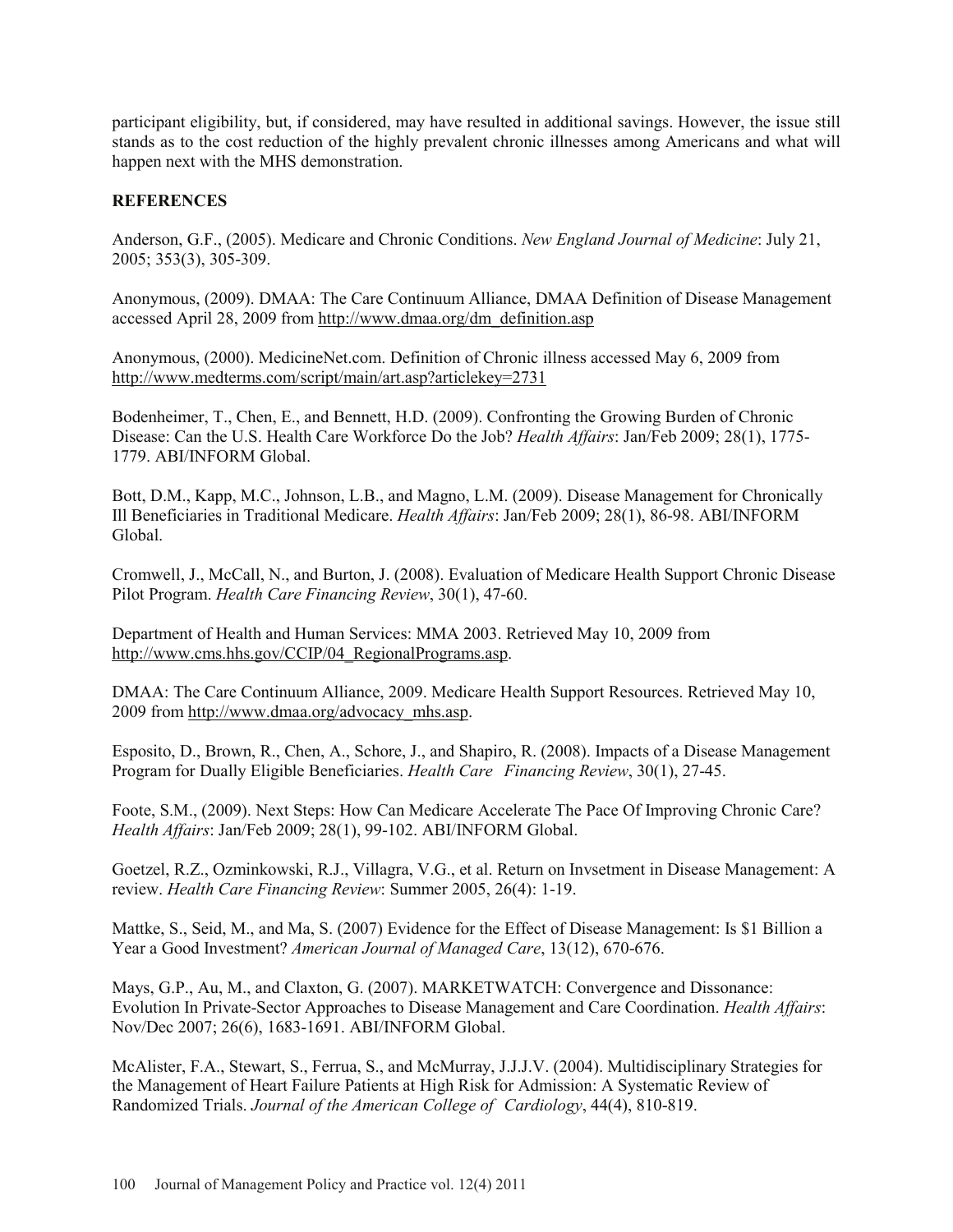McAlister, F.A., Lawson, F.M.E., Teo, K.K., and Armstrong, P.W. (2001) A Systematic Review of Randomized Trials of Disease Management Programs in Heart Failure. *American Journal of Medicine*, 110(5), 378-384.

Russell, L.B. (2009). Preventing Chronic Disease: An Important Investment, But Don't Count on Cost Savings. *Health Affairs*, 28(1), 42-45.

Sochalski, J., Jaarsma, T., Krumholz, H.M., Laramee, A., McMurray. J.J.V., Naylor, M.D., Rich, M.W., Riegel, B., and Stweart, S. (2009). What Works in Chronic Care Management: The Case of Heart Failure. *Health Affairs*: Jan/Feb 2009; 28(1). ABI/INFORM Global.

Towner, S. (2008). Chronic Disease Management at Intermountain Healthcare. *Frontiers of Health Services Management*, 25(2), 3-14.

# **APPENDIX A**

| <b>MHSO</b>                                 | <b>Selected Program Features</b>                                                                                                                                                                                                                                                                                                                                                                                                                      | Geographic Area      |
|---------------------------------------------|-------------------------------------------------------------------------------------------------------------------------------------------------------------------------------------------------------------------------------------------------------------------------------------------------------------------------------------------------------------------------------------------------------------------------------------------------------|----------------------|
| <b>Aetna Life Insurance</b><br>Company, LLC | • Advance Practice Nursing Program for home health<br>and<br>nursing homes<br>• Customized care plans<br>• Caregiver education<br>· Blood pressure monitors and weight scales provided<br>based on<br>participant need<br>• Physician communication<br>• Physician web access to clinical information                                                                                                                                                 | Chicago, IL counties |
| American<br><b>Healthways</b>               | • 24-hour nurse line<br>• Personalized care plans<br>· Direct-mail and telephonic messaging<br>• Supplemental telephonic coaching<br>• Gaps in care generate physician prompts<br>• Intensive case management services as necessary<br>• Remote monitoring devices (weight, blood pressure<br>$(bp)$ , and<br>pulse) based on participant need<br>• Physician web access to clinical information<br>• Physician communication<br>• 24-hour nurse line | MD and DC            |
| <b>CIGNA Health</b><br>Support, LLC         | • Personalized plan of care<br>• Telephonic nurse interventions<br>• Oral and written communication in addition to<br>telephonic<br>coaching<br>• Home monitoring equipment (weight, bp, and<br>glucometers) based on participant need<br>• Intensive case management for frail elderly and                                                                                                                                                           | Northwest GA         |

### **MEDICARE HEALTH SUPPORT PROGRAMS**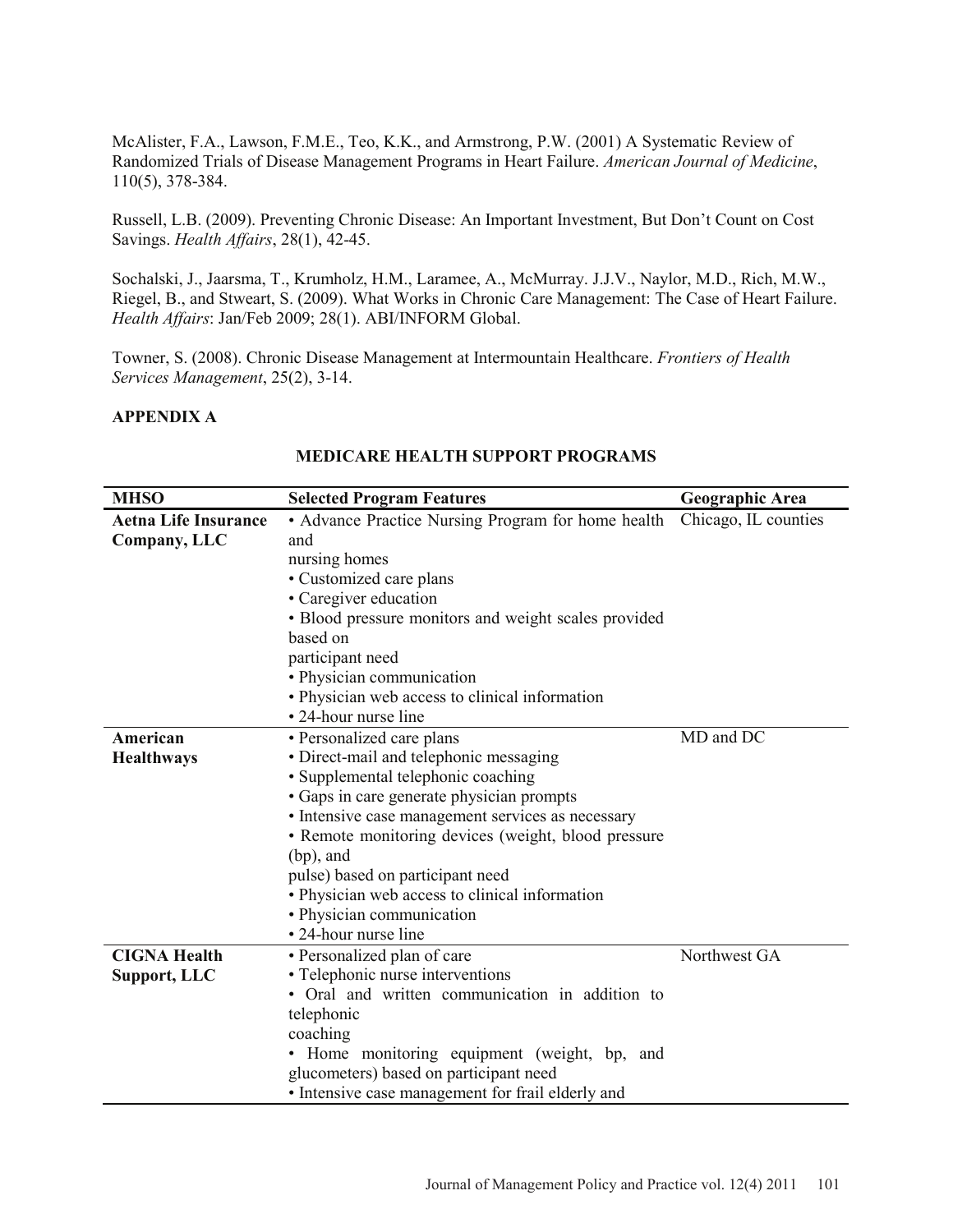|                           | institutionalized participants, as required                             |                      |
|---------------------------|-------------------------------------------------------------------------|----------------------|
|                           | • Data exchange with physicians                                         |                      |
|                           | • 24-hour nurse line                                                    |                      |
| Health<br><b>Dialog</b>   | · Personal health coaches develop individual care Western PA            |                      |
| <b>Services</b>           | management                                                              |                      |
| Corporation               | plans                                                                   |                      |
|                           | • Health education materials (web-based, faxed or                       |                      |
|                           | mailed)                                                                 |                      |
|                           | • In-home biometric monitoring                                          |                      |
|                           | • Behavioral health case management and intensive                       |                      |
|                           | case                                                                    |                      |
|                           | management as needed                                                    |                      |
|                           | • Data exchange with physicians                                         |                      |
|                           | • Active involvement of other community agencies                        |                      |
|                           | • 24-hour nurse line                                                    |                      |
| Humana, Inc.              | • Trademarked Personal Nurse (PN) program model                         | Central and South FL |
|                           | • Group education and support sessions                                  |                      |
|                           | Biometric<br>monitoring<br>equipment,<br>including                      |                      |
|                           | glucometers and                                                         |                      |
|                           | weight scales as necessary                                              |                      |
|                           | • Core telephonic support supplemented with RNs,                        |                      |
|                           | social                                                                  |                      |
|                           | workers, and pharmacists in the field interacting with                  |                      |
|                           | providers                                                               |                      |
|                           | and beneficiaries with complex needs<br>• Data exchange with physicians |                      |
|                           | On-site meetings with physicians and CME                                |                      |
|                           | (continuing medical                                                     |                      |
|                           | education) programs                                                     |                      |
|                           | • Physician web access to clinical information                          |                      |
|                           | • Electronic medical recordkeeping systems will be                      |                      |
|                           | piloted in five                                                         |                      |
|                           | small physician-group practices                                         |                      |
|                           | • Active involvement of other community agencies                        |                      |
|                           | • 24-hour nurse line                                                    |                      |
| <b>LifeMasters</b>        | · Single nurse as primary contact for beneficiary                       | <b>OK</b>            |
| <b>Supported SelfCare</b> | • Supported self-care model including education,                        |                      |
|                           | medication                                                              |                      |
|                           | compliance, behavior change                                             |                      |
|                           | • Home visits as appropriate                                            |                      |
|                           | · Team of local and call center-based nurses,                           |                      |
|                           | physicians,                                                             |                      |
|                           | pharmacists, and health educators                                       |                      |
|                           | • Digital weight scale and bp monitors                                  |                      |
|                           | • Physician communication including customized care                     |                      |
|                           | plans,                                                                  |                      |
|                           | alerts, decision support applications; access to patient                |                      |
|                           | care                                                                    |                      |
|                           | record and biometric monitoring data                                    |                      |
|                           | • Physician outreach includes in-person orientation for                 |                      |